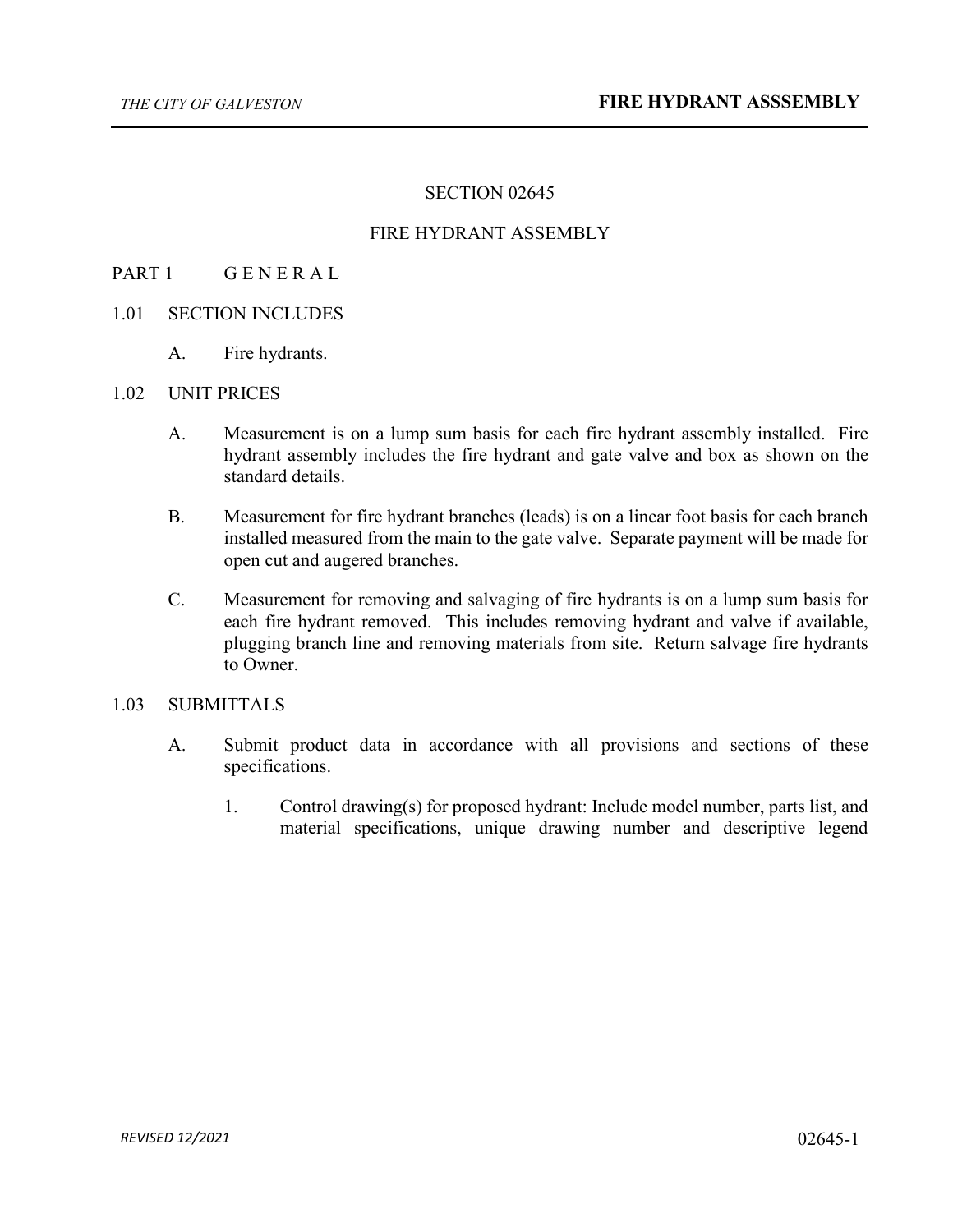identifying hydrant. Such drawing(s) should be same as approval drawing(s) on file with the Owner.

- 2. Material safety data sheets for lubricants.
- 3. Affidavit of compliance for coating materials.
- 4. Certified hydraulic performance test report for proposed hydrant.

### PART 2 PRODUCTS

# 2.01 HYDRANT MATERIALS

- A. Hydrants: AWWA C502; dry barrel design; tamper resistant; same manufacturer throughout project.
	- 1. "O" Ring Seal Packing: Prevent water leakage between barrel and lubrication chamber. Provide dynamic seals of Buna "N" or other oil resistant material and static seals of Buna "N" or other approved synthetic rubber.
	- 2. Bronze: Hydrant components in waterway to contain not more than 15 percent zinc and not more than 8 percent lead.
	- 3. Acceptable Manufacturer: Mueller Super Centurian 250, EJ Watermaster 5CD250, Kennedy Guardian K81-D or approved equal.
- B. Operating Stems: Everdur, or other high-quality non-corrodible metal where threads are located in barrel or waterway. Bronze-to-bronze working parts in waterway; genuine wrought iron or steel where threads are not located in barrel or waterway, bronze bushed at penetration of stuffing box; seal threads against contact with water regardless of open or closed position of main valve. Connect operating stems with breakable coupling.
- C. Main Valve (shut-off valve): Circular; compression-type; closes with line pressure; minimum opening of 5-1/4 inches in diameter. Seal bottom end of stem threads from contact with water with cap nut.
- D. Valve Mechanism: Bronze valve seat ring threaded into bronze drain ring; seat ring and main valve assembly removable from above ground through upper barrel with lightweight seat removal wrench; breakable stem coupling opposite barrel breakaway; bronze or corrosion-resistant pins and locking devices; bronze valve stem sleeve, O-ring seals and travel stop; sealed lubricating reservoir at top and bottom which fully lubricates threads and bearing surfaces when opening or closing main valve; thrust bearing or lubricated thrust collar for operating assembly. Lubricants: Food Grade.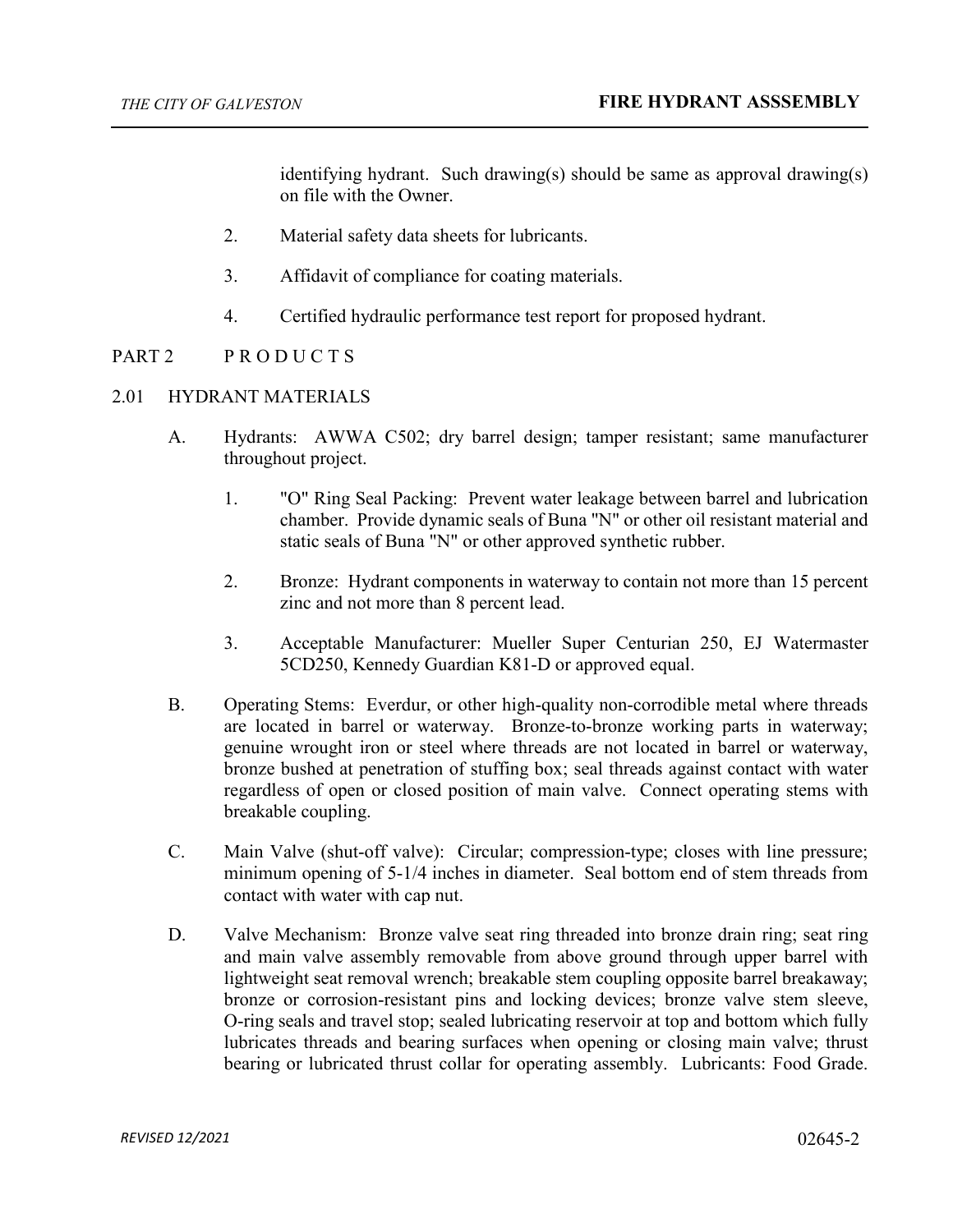Valve Seat: Molded "Natural" rubber; scale durometer rating of 90±5; minimum thickness of 1/2 inch. Natural Rubbers: Resistant to microbiological attack.

- E. Lower Hydrant Barrel: Single piece coupled to upper barrel to allow 360-degree rotation of upper barrel. Bury Length: Distance from bottom of inlet to ground line as specified. Ground Line: Clearly marked on barrel. Indicate inside diameter and wall thickness (with tolerances) for upper barrel, lower barrel, and bonnet sections. Show dimensions at minimum sections to demonstrate compliance with Paragraph 3.2.6 of AWWA C502.
- F. Extensions: Permit use of one or more standard extensions available from manufacturer in lengths from 6 inches to 60 inches in 6-inch increments.
- G. Provide hydrants with automatic, positively operating, non-corrodible drain or drip valve to drain hydrant completely when main valve is shut. Bronze or corrosion resistant drain line. Tapping of drain holes is not required.
- H. Inlet Connection: Elbow with AWWA Standard bell designed for 6-inch mechanical joint, or push-on. Joints: ANSI A21.11; AWWA C111.
- I. Operating Nut and Hold-down Nuts: Stainless steel or cast or ductile iron with bronze inserts or, as an alternative, provide security device with bronze operating nut. Any such security devices shall not require special tools for normal off/on operation of hydrant. Fabricate hold-down assemblies of suitable metallic materials for service intended.
- J. Field-Replaceable Nozzles: NFPA No. 194, ANSI B26-1925; mechanically attached to hydrant body counterclockwise; sealed with "O" rings and mechanically located into place; provide two hose nozzles with 2-1/2 inch nominal inside diameter and one pumper nozzle with 4-inch nominal inside diameter; with Storz connections.
- K. Pumper Nozzle: Allow a minimum unobstructed radius of 10 inches from threaded surface of nozzle throughout path of travel of wrench or other device used to fasten hose to nozzle.
- L. Nozzle Caps: Security chains to hydrant barrel, minimum 1/8-inch diameter; "Natural" rubber or neoprene gasket seals.
- M. Hydrant shoe with 6-inch cast or ductile iron pipe diameter inlet, flanged, swivel or slip joint with harnessing lugs for restrained joints. Underground flanging shall incorporate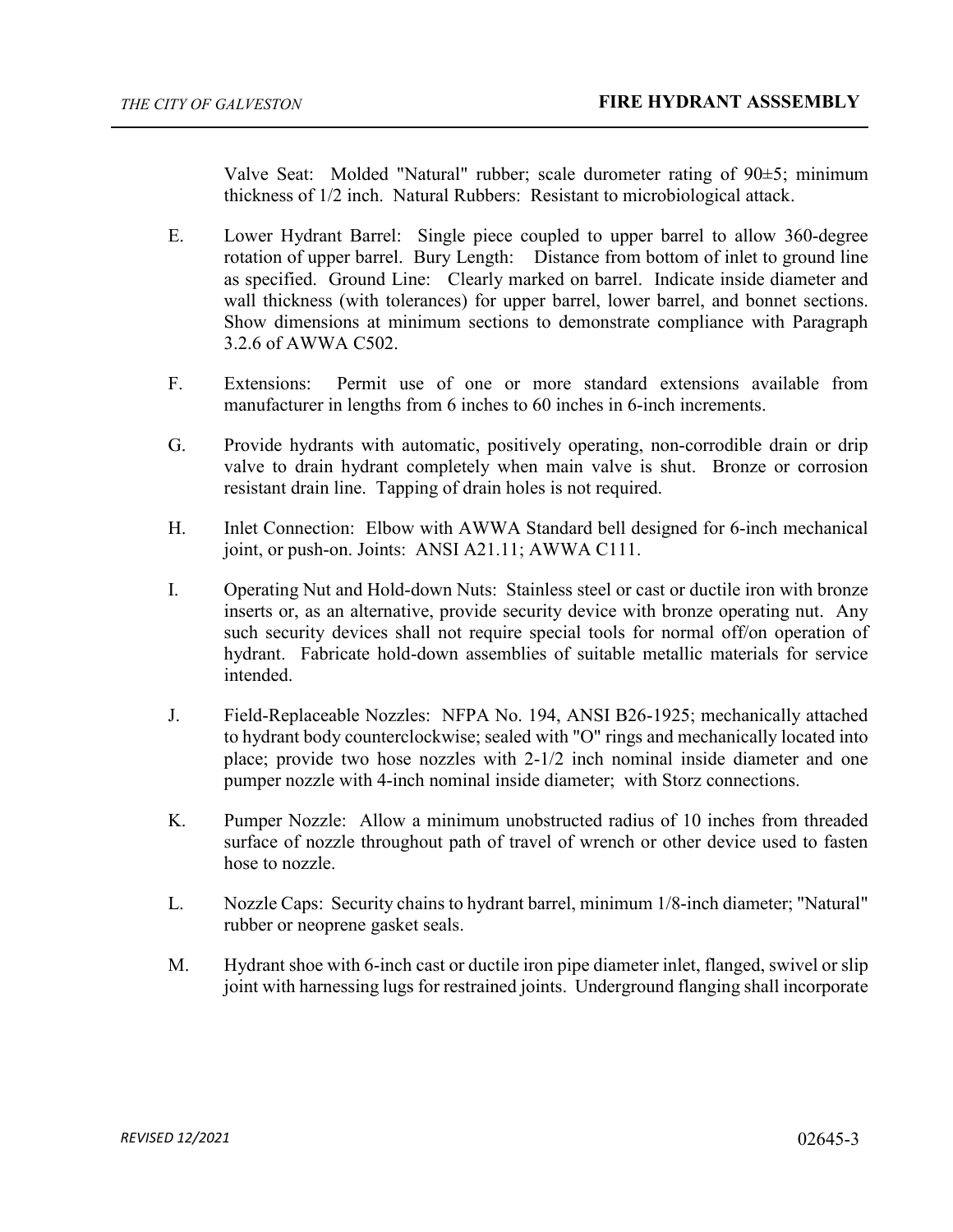minimum of six full 3/4-inch diameter electro-galvanized or cadmium coated steel bolts or four 5/8-inch diameter stainless or cadmium coated steel bolts.

- N. Provide traffic model hydrants equipped with safety flange on hydrant barrel and stem. Equip body of hydrant with breakable flange, or breakable bolts, above finish grade.
- O. Lubricate hydrants with food grade oil or with grease meeting requirements of FDA 21 CFR 178.3570 and manufactured with FDA approved oxidation inhibitors.
- P. Accomplish replenishment of lubricant for hydrant working parts without removing hydrant bonnet. Store lubricant system in reservoir. Lubricate bearing surfaces and working parts during normal operation of fire hydrant.
- Q. Hydrant Painting: Shop coated as follows:
	- 1. Exterior Above Traffic Flange (including bolts and nuts)
		- a. Surface Preparation: SSPC-SP10 (NACE 2); near white blast cleaned surface.
		- b. Coat with a three (3) coat alkyd/alkyd/silicone alkyd system with a total dry film thickness (DFT) of 6 - 9 mils as follows:
			- (1). Prime Coat : Oil Modified Alkyd Primer, Acro Products No. 1104, Heavy Duty Tank & Steel Primer, or approved equal; SSPC Paint Specification No. 25. Total dry film thickness (DFT): 2 - 3 mils.
			- (2). Intermediate Coat: Heavy Duty Industrial Alkyd Enamel, Acro Products No. 2214, or approved equal; SSPC Paint Specification No. 104; Federal Standard FF-E-489. Total dry film thickness (DFT): 2 - 3 mils.
			- (3). Finish Coat: Silicone Alkyd Resin Enamel, Acro Products No. 2215 or approved equal; SSPC Paint Specification No. 21. Total dry film thickness (DFT): 2 - 3 mils. Exception: hydrant bonnet shall not be finish shop coated - only intermediate coated. Finish coating shall be field applied and color coded when installed in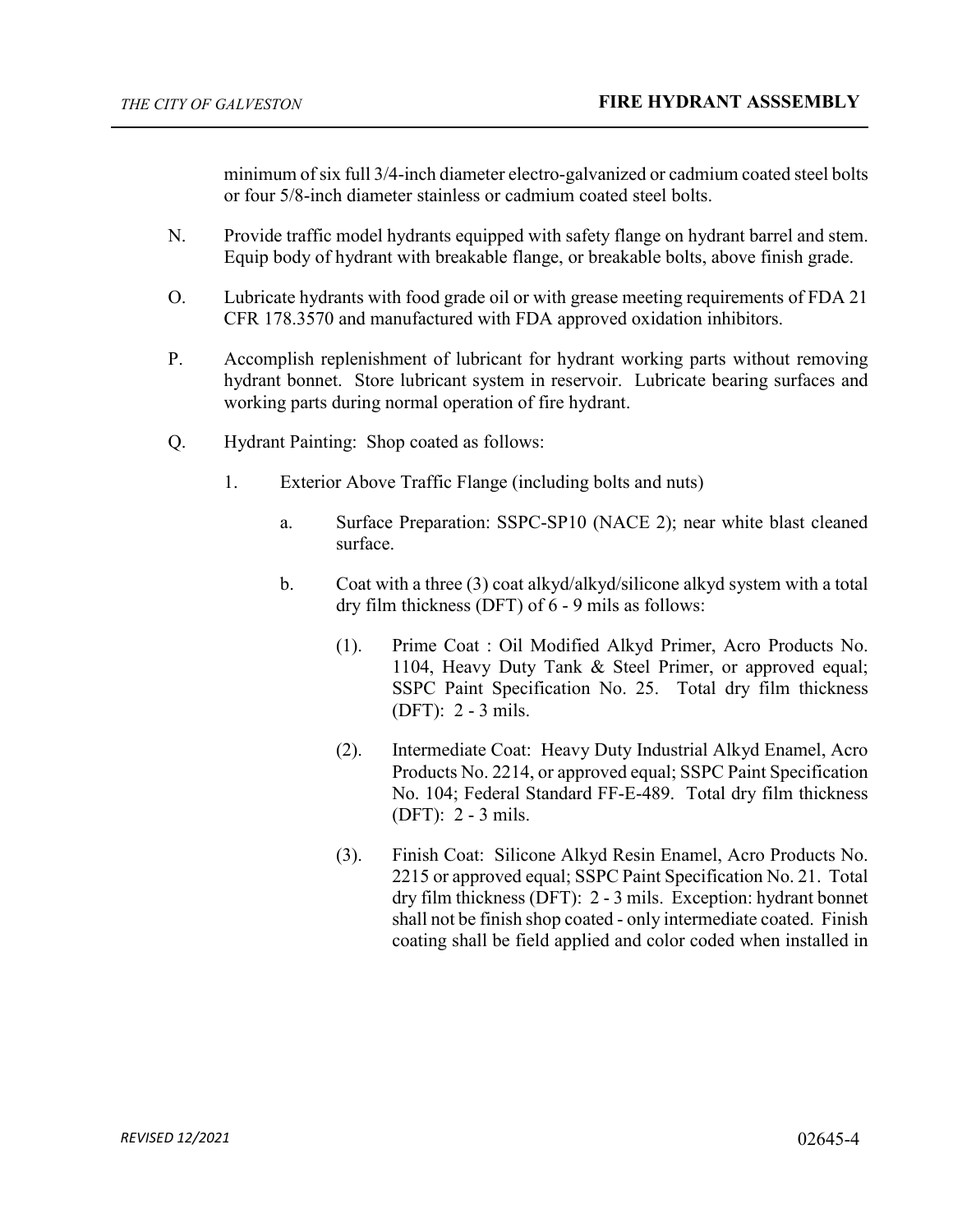accordance with the following values that can be obtained from the City's Fire Marshalls office:

Flow rate greater than 1500 gpm: Light Blue

Flow rate from 1000-1499 gpm: Green

Flow rate from 500-999: Orange

Flow rate less than 500: Red

- (4). Colors: Primer: Manufacturers standard color. Finish coat of hydrant body: Red (Acro 555 crystal blue or equivalent).
- 2. Exterior Below Traffic Flange:
	- a. Surface Preparation: SSPC-SP10 (NACE 2); near white blast cleaned surface.
	- b. Coat with a three (3) coat system as follows:
		- (1). Primer and Intermediate Coat: Cal tar epoxy, Acro Products No. 4467, or approved equal; SSPC Paint Specification No. 16. Apply two (2) coats with a dry film thickness (DFT) of 8 - 10 mils each for a total dry film thickness (DFT) of 16 - 20 mils.
		- (2). Finish Coat: Water based vinyl acrylic mastic, Acro Products No. 7782, or approved equal. Apply one (1) coat with a dry film thickness (DFT) of 6 - 8 mils. Finish coat color: Same as finish coat for exterior above traffic flange, i.e. red (Acro 555 crystal blue or equivalent).
- 3. Interior Surfaces Above and Below Main Valve:
	- a. All materials used for internal coating of hydrant interior ferrous surfaces must conform to ANSI/NSF Standard 61 as suitable for contact with potable water as required by Chapter 290, Rules and Regulations for Public Water Systems, Texas Commission on Environmental Quality (TCEQ).
	- b. Surface Preparation: SSPC-SP10 (NACE 2); near white blast cleaned surfaces.
	- c. Coating: Liquid or powder epoxy system; AWWA Standard C550, latest revision. Coating may be applied in two (2) or three (3) coats,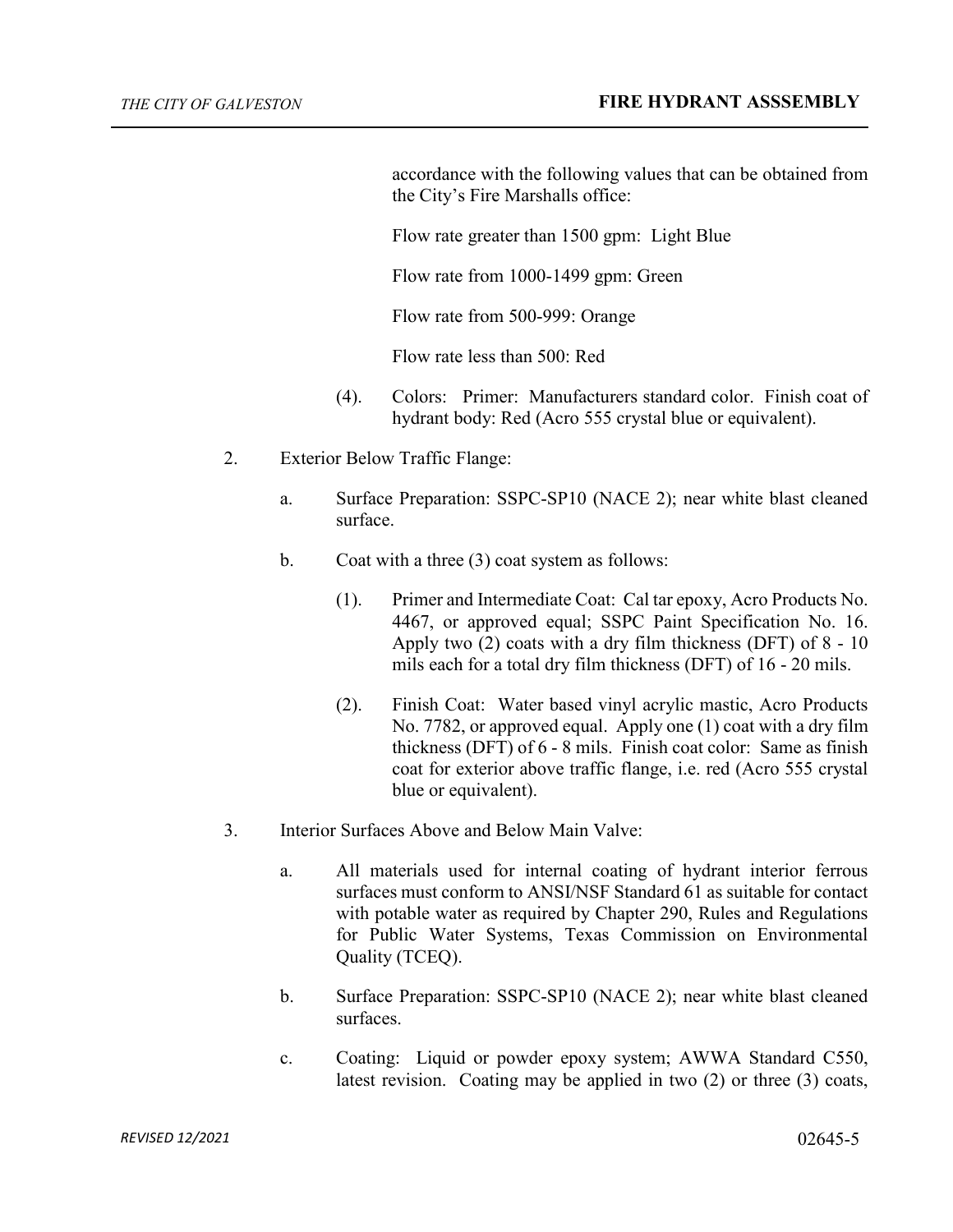according to manufacturers recommendations, for a total dry film thickness (DFT) of 12 - 18 mils.

- 4. General Coating Requirements:
	- a. Coatings: Applied in strict accordance with manufacturer's recommendations. No requirements of this specification shall cancel or supersede written directions and recommendations of specific manufacturer so as to jeopardize integrity of applied system.
	- b. Hydrant supplier shall furnish an affidavit of compliance that all materials and work furnished complies with requirements of this specification and applicable standards referenced herein.

## 2.02 HYDRANT PERFORMANCE STANDARDS

- A. Hydraulic Performance Standards:
	- 1. Provide hydrants capable of a free discharge of 1500 gpm or greater from single pumper nozzle at a hydrant inlet static pressure not exceeding 20 PSIG as measured at or corrected to hydrant inlet at its centerline elevation.
	- 2. Provide hydrants capable of a discharge of 1500 gpm or greater from single pumper nozzle at a maximum permissible head loss of 8.0 psig (when corrected for inlet and outlet velocity head) for an inlet operating pressure not exceeding 37 psig as measured at or corrected to hydrant inlet at its centerline elevation.
- B. Hydraulic Performance Testing: AWWA C502; conduct certified pressure loss and quantity of flow test by qualified testing laboratory on production model (5-foot bury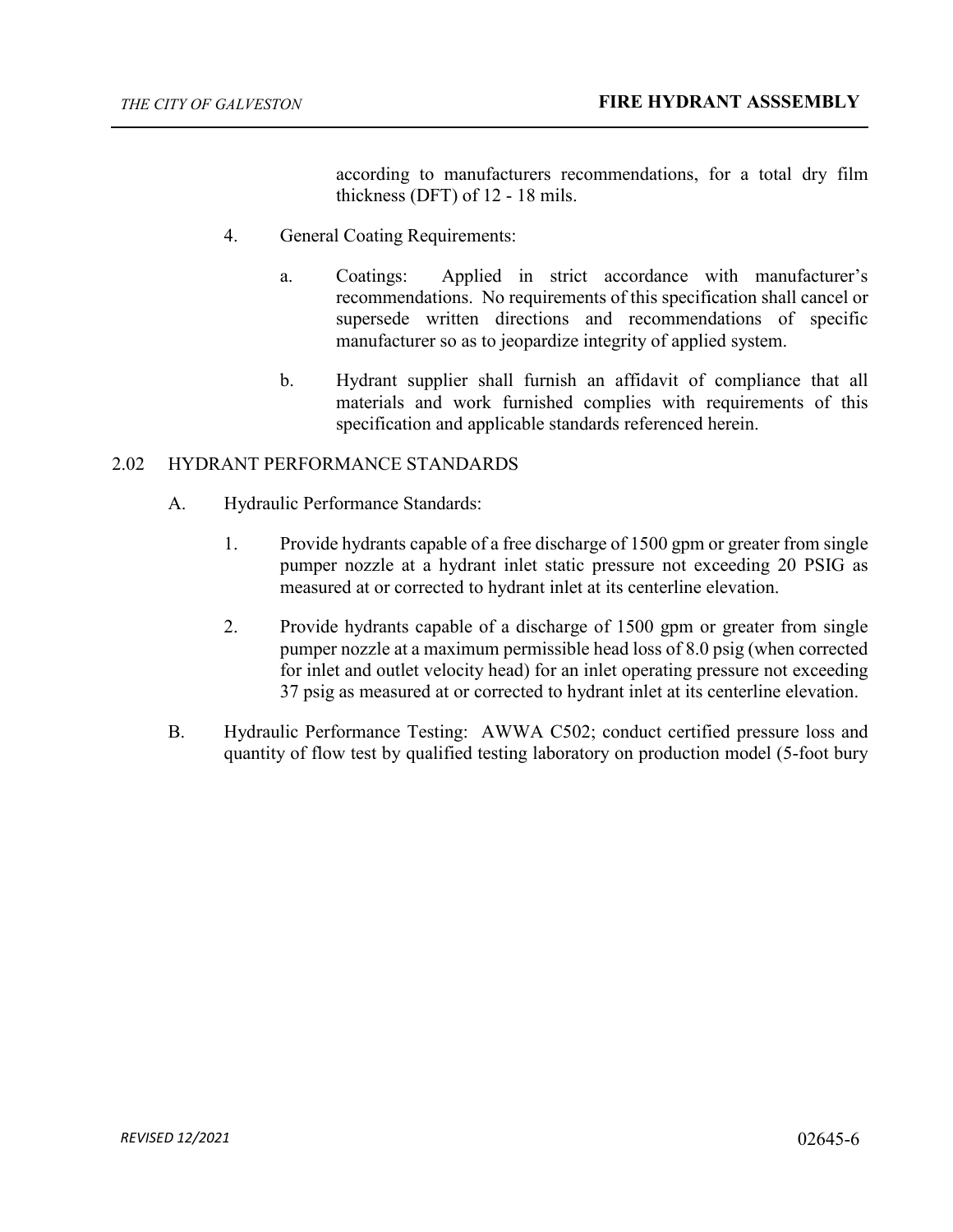length) of hydrant (same catalog number) proposed for certification. Submit certified test report containing following information:

- 1. Date of test, no more than five years prior to date of proposed use, on fire hydrant with similar hydraulic characteristics.
- 2. Name, catalog number, place of manufacture, and date of production of hydrant(s) tested.
- 3. Schematic drawing of testing apparatus, containing dimensions of piping elements including:
	- a. Inside diameter and length of inlet piping.
	- b. Distance from flow measuring points to pressure measurement point.
	- c. Distance from flow and pressure monitoring points to hydrant inlet.
	- d. Distance from pressure monitoring point to nozzles.
	- e. Inside diameter and length of discharge tubing.
- 4. Elevation of points of measurement, inlet, and
- 5. Reports, or certificates documenting accuracy of measuring devices used in test.
- 6. Conduct test on at least three separate hydrants of same fabrication design. Inlet water temperature: 70 degrees  $F \pm 5$  degrees F.
- C. Provide hydrants equipped with breakable barrel feature and breakable valve stem coupling such that vehicular impact will result in clean and complete break of barrel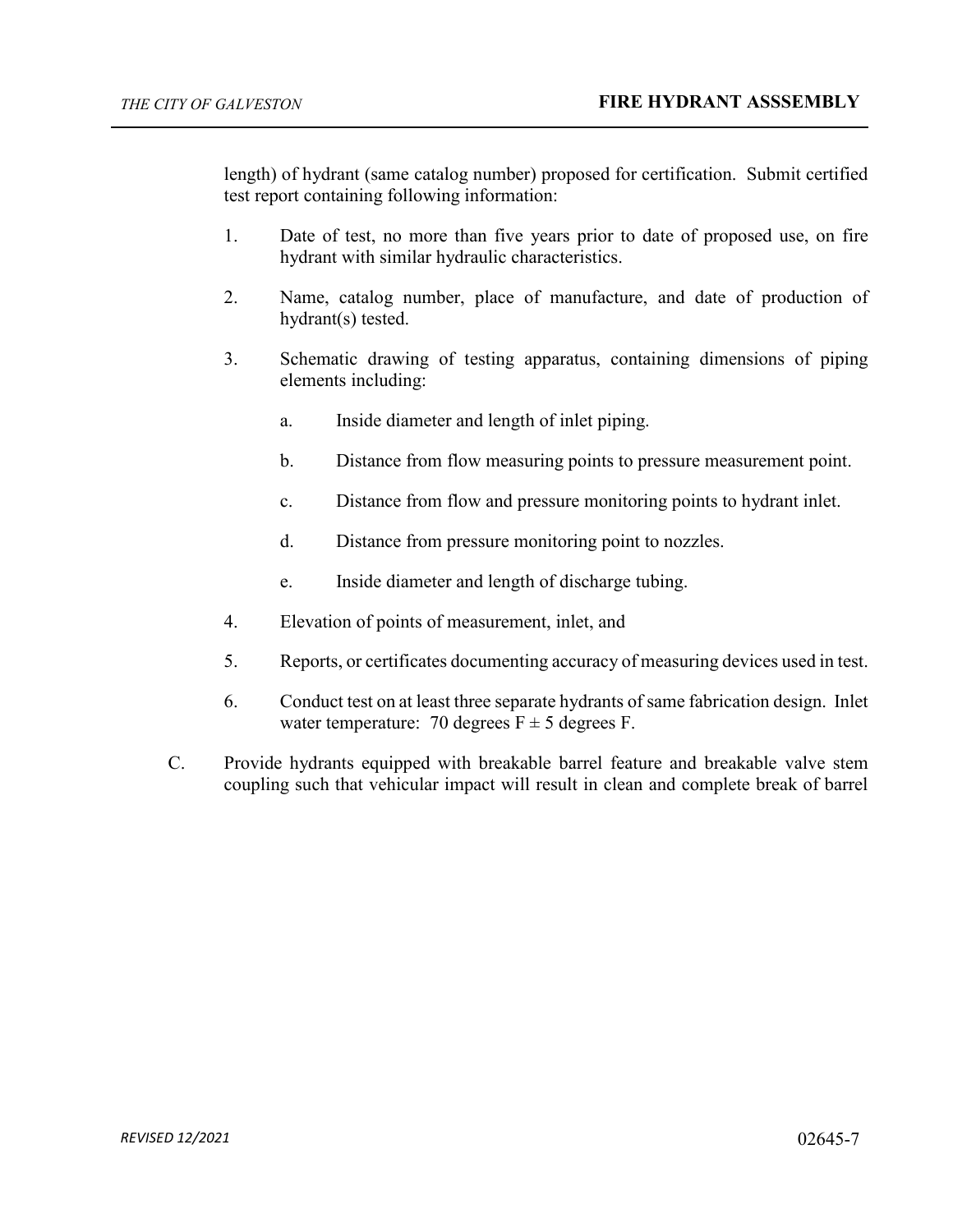and valve stem at breakable feature. Provide hydrant shutoff valve which remains closed and tight against leakage upon impact.

## 2.03 LEADS

- A. Branches (Leads): Conform to requirements of Section 02610 Ductile-Iron Pipe and Fittings, Section 02611 - Steel Pipe and Fittings, and Section 02620 - PVC Pipe.
- B. Mains 8" and above in size will require an 8" lead to hydrants. Mains under 8" will require a 6" lead to hydrants.

## PART 3 E X E C U T I O N

### 3.01 INSTALLATION

- A. Set fire hydrant plumb and brace at locations and grades as shown on Drawings. When barrel of hydrant passes through concrete slab, place a piece of standard sidewalk expansion joint material, 3/4 inch thick, around section of barrel passing through concrete.
- B. Locate nozzle centerline minimum 18 inches and a maximum of 24" above finish grade.
- C. Place 12-inch x 12-inch yellow indicators (plastic, sheet metal, plywood, or other material approved by Owner's Representative) on pumper nozzles of new or relocated fire hydrants installed on new mains not in service. Remove indicators after new main is tested and approved by Owner's Representative.
- D. Do not cover drain ports when placing concrete thrust block.
- E. All changes in profile from approved plans due to obstructions not shown on plans which require a change in depth of bury of fire hydrant shall be approved in writing by Owner's Representative for design prior to installation of hydrant. Any adjustment required in flow line of water main or to barrel length of fire hydrant shall be incidental to unit price of fire hydrant and no separate payment shall be made for such adjustments.
- F. Remove and dispose of fire hydrants shown on Drawings as per paragraph 1.02 C.
- G. Owner may, at any time prior to or during installation of hydrants for a specific project, randomly select a furnished hydrant for disassembly and laboratory inspection, at Owner's expense, to verify compliance with Owner's requirements. If such hydrant is